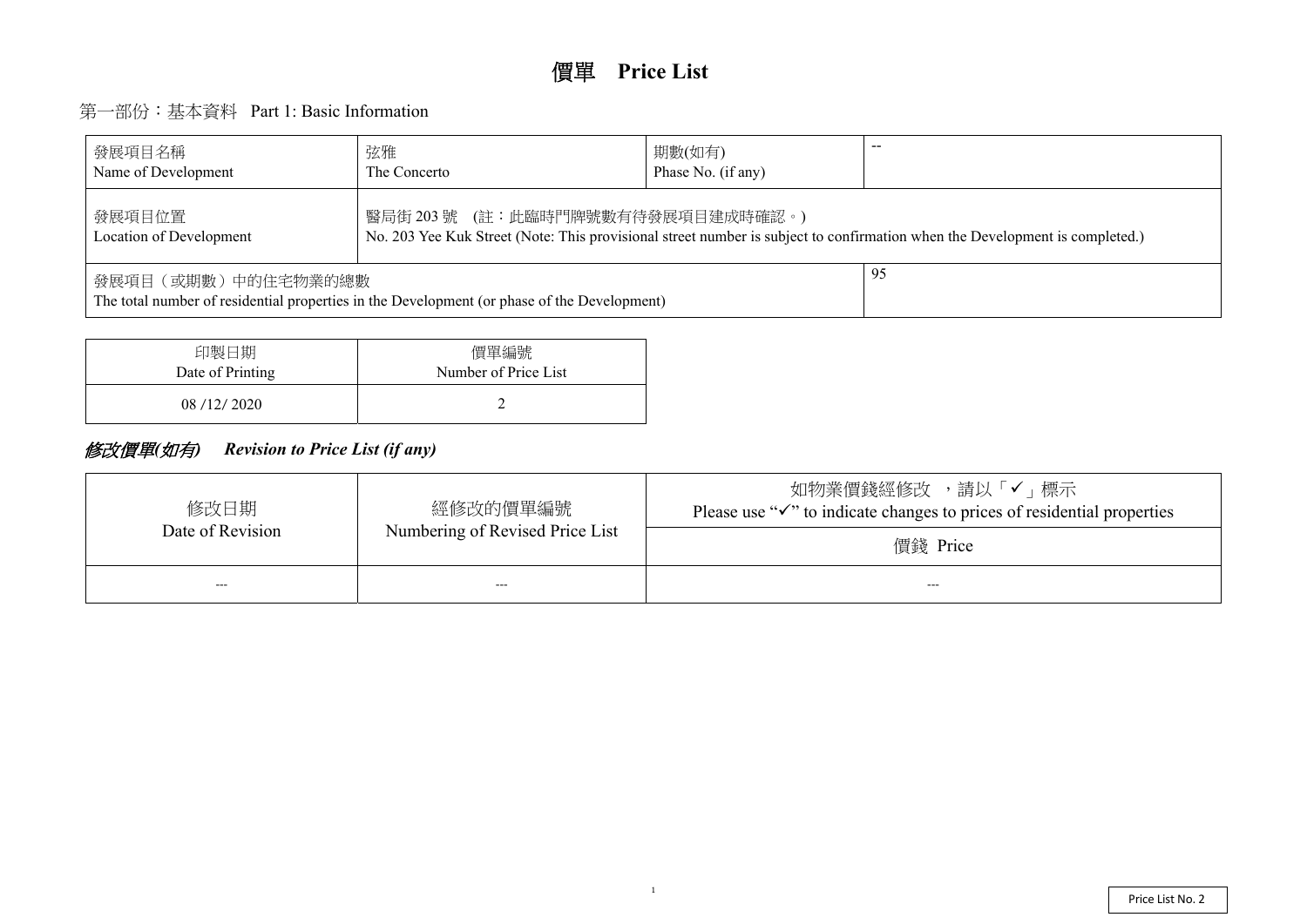|                           | 物業的描述<br>Description of Residential Property |            | 實用面積<br>(包括露台,工作平台及陽台(如有))                                                           | 售價                  | 實用面積                                                                                                    |                                                                                                      |                     |                | 其他指明項目的面積(不計算入實用面積) |              |                          |            |                 |               |            |
|---------------------------|----------------------------------------------|------------|--------------------------------------------------------------------------------------|---------------------|---------------------------------------------------------------------------------------------------------|------------------------------------------------------------------------------------------------------|---------------------|----------------|---------------------|--------------|--------------------------|------------|-----------------|---------------|------------|
|                           |                                              |            | 平方米(平方呎)<br>Saleable Area                                                            | (元)<br>Price<br>(S) | 每平方米/呎售價<br>元,每平方米<br>(元,每平方呎)<br>Unit Rate of<br>Saleable Area<br>\$ per sq. metre<br>$$$ per sq. ft.) | Area of other specified items (Not included in the Saleable Area)<br>平方米(平方呎)<br>sq. metre (sq. ft.) |                     |                |                     |              |                          |            |                 |               |            |
| 大廈名稱<br><b>Block Name</b> | 樓層<br>Floor                                  | 單位<br>Unit | (including balcony, utility platform<br>and verandah, if any)<br>sq. metre (sq. ft.) |                     |                                                                                                         | 空調機房<br>Air-<br>conditioning<br>plant room                                                           | 窗台<br>Bay<br>window | 閣樓<br>Cockloft | 平台<br>Flat roof     | 花園<br>Garden | 停車位<br>Parking<br>Space  | 天台<br>Roof | 梯屋<br>Stairhood | 前庭<br>Terrace | 庭院<br>Yard |
|                           | 22                                           | A          | 27.271 (294)<br>露台 Balcony: 2.000 (22)<br>工作平台 Utility Platform: 1.500 (16)          | 7,261,000           | 266,254<br>(24,697)                                                                                     |                                                                                                      |                     |                |                     |              | $-1$                     |            | $-$             |               |            |
|                           | 19                                           | A          | 27.271 (294)<br>露台 Balcony: 2.000 (22)<br>工作平台 Utility Platform: 1.500 (16)          | 7,125,000           | 261,267<br>(24, 235)                                                                                    |                                                                                                      |                     |                |                     |              | $\overline{\phantom{a}}$ |            | $-$             |               |            |
| 弦雅<br>The                 | 18                                           | A          | 27.271 (294)<br>露台 Balcony: 2.000 (22)<br>工作平台 Utility Platform:1.500 (16)           | 7,068,000           | 259,176<br>(24, 041)                                                                                    |                                                                                                      |                     |                |                     |              | $\overline{\phantom{a}}$ |            | $-$             | -44           |            |
| Concerto                  | 17                                           | A          | 27.271 (294)<br>露台 Balcony: 2.000 (22)<br>工作平台 Utility Platform:1.500 (16)           | 7,012,000           | 257,123<br>(23,850)                                                                                     |                                                                                                      |                     |                |                     |              | $\overline{\phantom{a}}$ |            | $-$             |               |            |
|                           | 8                                            | A          | 27.271 (294)<br>露台 Balcony: 2.000 (22)<br>工作平台 Utility Platform:1.500 (16)           | 6,659,000           | 244,179<br>(22,650)                                                                                     |                                                                                                      |                     |                |                     |              | $- -$                    |            | $- -$           |               |            |
|                           | 7                                            | A          | 27.271 (294)<br>露台 Balcony: 2.000 (22)<br>工作平台 Utility Platform:1.500 (16)           | 6,642,000           | 243,555<br>(22, 592)                                                                                    |                                                                                                      |                     |                |                     |              | $-$                      |            | $-$             |               |            |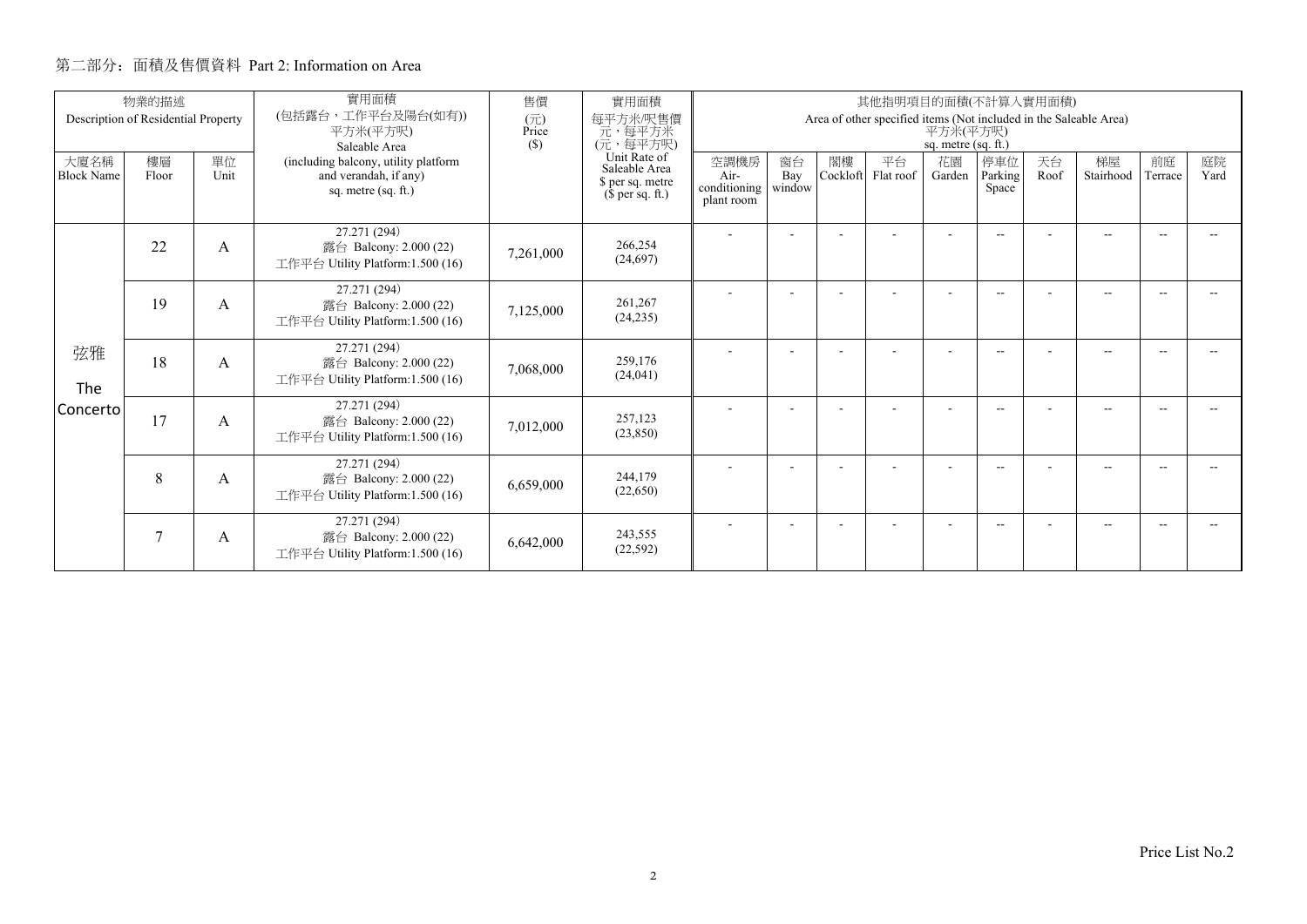|                           | 物業的描述                               |            | 實用面積                                                                                 | 售價                     | 實用面積                                                                  |                                                                                                      |                          |                | 其他指明項目的面積(不計算入實用面積) |                          |                          |            |                 |               |            |
|---------------------------|-------------------------------------|------------|--------------------------------------------------------------------------------------|------------------------|-----------------------------------------------------------------------|------------------------------------------------------------------------------------------------------|--------------------------|----------------|---------------------|--------------------------|--------------------------|------------|-----------------|---------------|------------|
|                           | Description of Residential Property |            | (包括露台,工作平台及陽台(如有))<br>平方米(平方呎)<br>Saleable Area                                      | (元)<br>Price<br>$(\$)$ | 每平方米/呎售價<br>一元, 每平方米<br>(元, 每平方呎)                                     | Area of other specified items (Not included in the Saleable Area)<br>平方米(平方呎)<br>sq. metre (sq. ft.) |                          |                |                     |                          |                          |            |                 |               |            |
| 大廈名稱<br><b>Block Name</b> | 樓層<br>Floor                         | 單位<br>Unit | (including balcony, utility platform<br>and verandah, if any)<br>sq. metre (sq. ft.) |                        | Unit Rate of<br>Saleable Area<br>\$ per sq. metre<br>$$$ per sq. ft.) | 空調機房<br>Air-<br>conditioning  <br>plant room                                                         | 窗台<br>Bay<br>window      | 閣樓<br>Cockloft | 平台<br>Flat roof     | 花園<br>Garden             | 停車位<br>Parking<br>Space  | 天台<br>Roof | 梯屋<br>Stairhood | 前庭<br>Terrace | 庭院<br>Yard |
| 弦雅<br>The                 | 6                                   | A          | 27.271 (294)<br>露台 Balcony: 2.000 (22)<br>工作平台 Utility Platform:1.500 (16)           | 6,622,000              | 242,822<br>(22, 524)                                                  |                                                                                                      | $\overline{\phantom{a}}$ |                | ٠                   | $\overline{\phantom{a}}$ | $\overline{\phantom{a}}$ |            | $- -$           | $\sim$        |            |
|                           | 5                                   | А          | 27.271 (294)<br>露台 Balcony: 2.000 (22)<br>工作平台 Utility Platform:1.500 (16)           | 6,602,000              | 242,089<br>(22, 456)                                                  |                                                                                                      |                          |                |                     |                          | $- -$                    |            | $-$             |               |            |
| <b>Concerto</b>           | 8                                   | B          | 26.286 (283)<br>露台 Balcony: 2.000 (22)<br>工作平台 Utility Platform: .000 (-)            | 6,571,000              | 249.981<br>(23,219)                                                   |                                                                                                      |                          |                |                     | ٠                        | $\overline{\phantom{a}}$ |            | $-$             | --            |            |
|                           | 22                                  | B          | 26.286 (283)<br>露台 Balcony: 2.000 (22)<br>工作平台 Utility Platform: .000 (-)            | 7,241,000              | 275,470<br>(25,587)                                                   |                                                                                                      |                          |                |                     |                          | $\overline{\phantom{a}}$ |            | $-$             |               |            |
|                           | 21                                  | B          | 26.286 (283)<br>露台 Balcony: 2.000 (22)<br>工作平台 Utility Platform: .000 (-)            | 7,169,000              | 272,731<br>(25, 332)                                                  |                                                                                                      |                          |                |                     | ٠                        | $\overline{\phantom{a}}$ |            | $-$             |               |            |
|                           | 9                                   | B          | 26.286 (283)<br>露台 Balcony: 2.000 (22)<br>工作平台 Utility Platform: .000 (-)            | 6,624,000              | 251.997<br>(23, 406)                                                  |                                                                                                      |                          |                |                     | ٠                        | $- -$                    |            | $- -$           |               |            |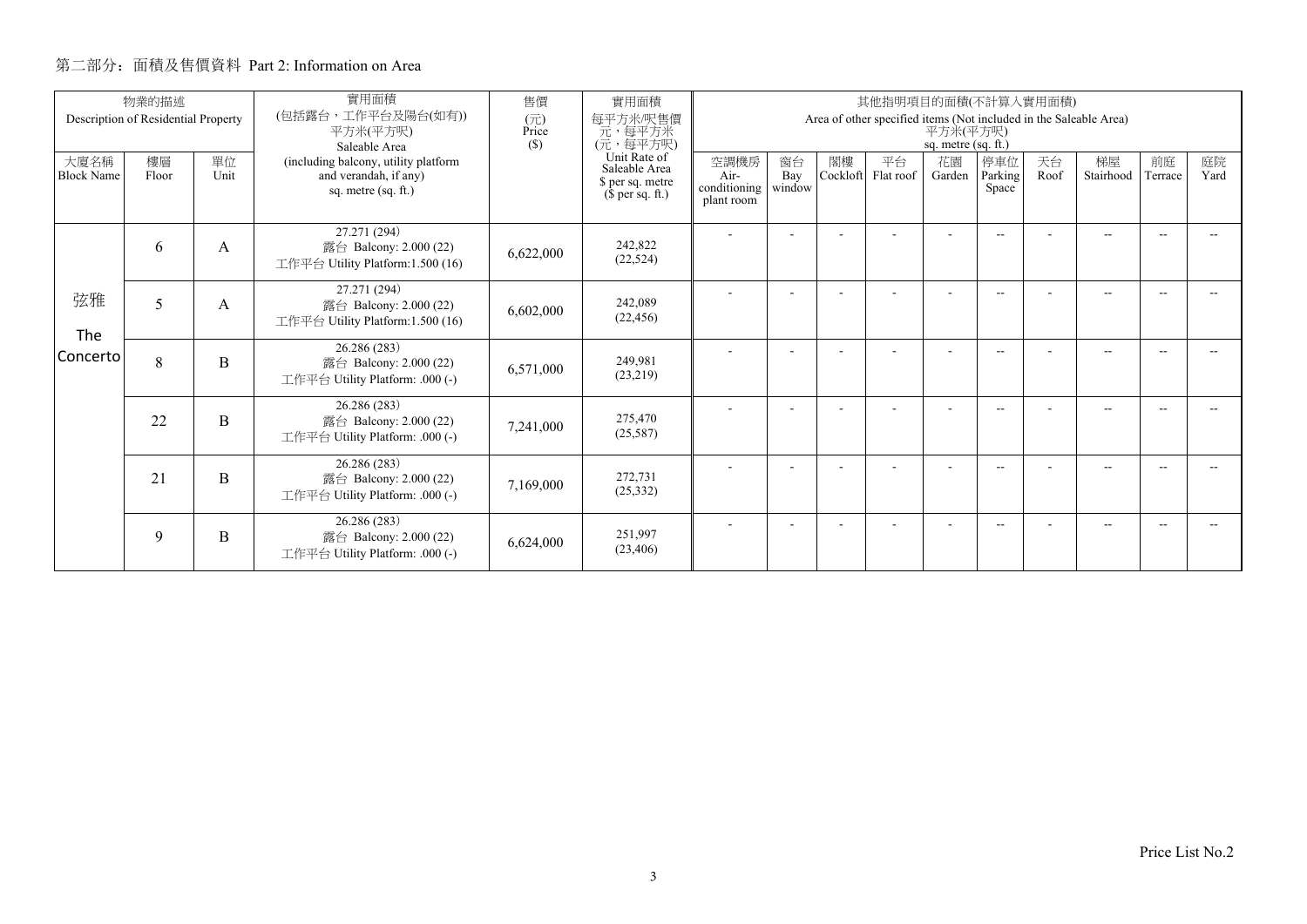|                           | 物業的描述<br>Description of Residential Property |            | 實用面積<br>(包括露台,工作平台及陽台(如有))                                                           | 售價<br>(元)    | 實用面積<br>每平方米/呎售價                                                      | 其他指明項目的面積(不計算入實用面積)<br>Area of other specified items (Not included in the Saleable Area) |                     |                |                 |                          |                          |            |                 |               |            |  |
|---------------------------|----------------------------------------------|------------|--------------------------------------------------------------------------------------|--------------|-----------------------------------------------------------------------|------------------------------------------------------------------------------------------|---------------------|----------------|-----------------|--------------------------|--------------------------|------------|-----------------|---------------|------------|--|
|                           |                                              |            | 平方米(平方呎)<br>Saleable Area                                                            | Price<br>(S) | 元, 每平方米<br>(元, 每平方呎)                                                  | 平方米(平方呎)<br>sq. metre (sq. ft.)                                                          |                     |                |                 |                          |                          |            |                 |               |            |  |
| 大廈名稱<br><b>Block Name</b> | 樓層<br>Floor                                  | 單位<br>Unit | (including balcony, utility platform<br>and verandah, if any)<br>sq. metre (sq. ft.) |              | Unit Rate of<br>Saleable Area<br>\$ per sq. metre<br>$$$ per sq. ft.) | 空調機房<br>Air-<br>conditioning<br>plant room                                               | 窗台<br>Bay<br>window | 閣樓<br>Cockloft | 平台<br>Flat roof | 花園<br>Garden             | 停車位<br>Parking<br>Space  | 天台<br>Roof | 梯屋<br>Stairhood | 前庭<br>Terrace | 庭院<br>Yard |  |
|                           | 19                                           | B          | 26.286 (283)<br>露台 Balcony: 2.000 (22)<br>工作平台 Utility Platform: .000 (-)            | 7,055,000    | 268,394<br>(24, 929)                                                  |                                                                                          |                     |                |                 |                          | $\frac{1}{2}$            |            | $- -$           |               |            |  |
|                           | 18                                           | B          | 26.286 (283)<br>露台 Balcony: 2.000 (22)<br>工作平台 Utility Platform: .000 (-)            | 7,005,000    | 266,492<br>(24, 753)                                                  |                                                                                          |                     |                |                 |                          | $\overline{\phantom{a}}$ |            | $-$             |               |            |  |
| 弦雅                        | 10                                           | B          | 26.286 (283)<br>露台 Balcony: 2.000 (22)<br>工作平台 Utility Platform: .000 (-)            | 6,676,000    | 253,976<br>(23,590)                                                   |                                                                                          |                     |                |                 | $\overline{\phantom{a}}$ | $\frac{1}{2}$            |            | $-$             | -44           |            |  |
| The<br>Concerto           | 16                                           | B          | 26.286 (283)<br>露台 Balcony: 2.000 (22)<br>工作平台 Utility Platform: .000 (-)            | 6,865,000    | 261.166<br>(24, 258)                                                  |                                                                                          |                     |                |                 |                          | $\overline{\phantom{a}}$ |            | $- -$           |               |            |  |
|                           | 15                                           | B          | 26.286 (283)<br>露台 Balcony: 2.000 (22)<br>工作平台 Utility Platform: .000 (-)            | 6,825,000    | 259,644<br>(24, 117)                                                  |                                                                                          | ٠                   |                |                 | $\overline{\phantom{a}}$ | $\overline{\phantom{a}}$ |            | $-$             | $\sim$        |            |  |
|                           | 11                                           | B          | 26.286 (283)<br>露台 Balcony: 2.000 (22)<br>工作平台 Utility Platform: .000 (-)            | 6,729,000    | 255,992<br>(23, 777)                                                  |                                                                                          |                     |                |                 |                          | --                       |            | --              |               |            |  |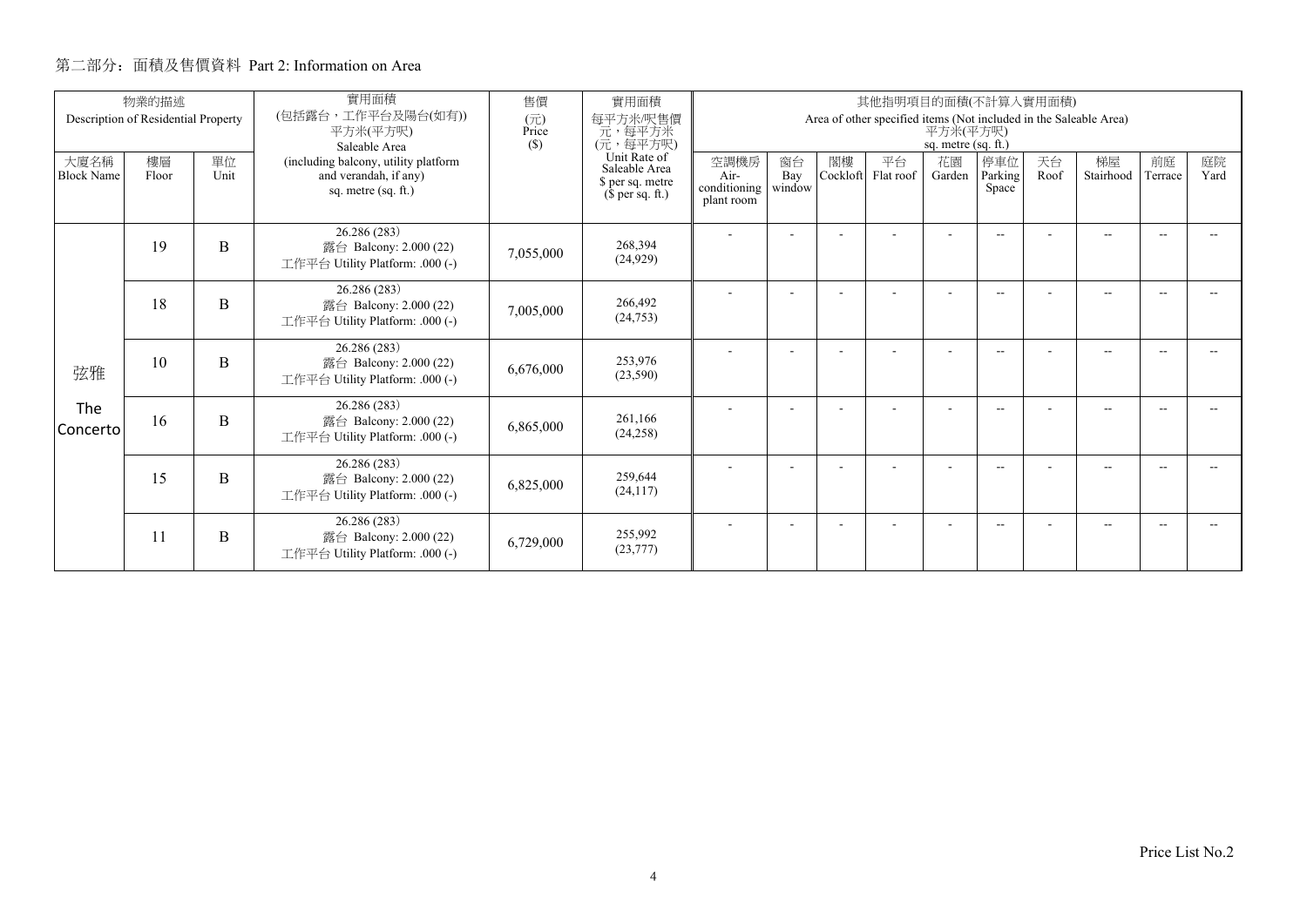|                           | 物業的描述<br>Description of Residential Property |            | 實用面積<br>(包括露台,工作平台及陽台(如有))                                                           |              | 實用面積<br>每平方米/呎售價                                                      |                                            |                     |                | 其他指明項目的面積(不計算入實用面積)<br>Area of other specified items (Not included in the Saleable Area) |                          |                          |            |                 |               |            |
|---------------------------|----------------------------------------------|------------|--------------------------------------------------------------------------------------|--------------|-----------------------------------------------------------------------|--------------------------------------------|---------------------|----------------|------------------------------------------------------------------------------------------|--------------------------|--------------------------|------------|-----------------|---------------|------------|
|                           |                                              |            | 平方米(平方呎)<br>Saleable Area                                                            | Price<br>(S) | 元, 每平方米<br>(元, 每平方呎)                                                  | 平方米(平方呎)<br>sq. metre (sq. ft.)            |                     |                |                                                                                          |                          |                          |            |                 |               |            |
| 大廈名稱<br><b>Block Name</b> | 樓層<br>Floor                                  | 單位<br>Unit | (including balcony, utility platform<br>and verandah, if any)<br>sq. metre (sq. ft.) |              | Unit Rate of<br>Saleable Area<br>\$ per sq. metre<br>$$$ per sq. ft.) | 空調機房<br>Air-<br>conditioning<br>plant room | 窗台<br>Bay<br>window | 閣樓<br>Cockloft | 平台<br>Flat roof                                                                          | 花園<br>Garden             | 停車位<br>Parking<br>Space  | 天台<br>Roof | 梯屋<br>Stairhood | 前庭<br>Terrace | 庭院<br>Yard |
|                           | 10                                           | D          | 19.664 (212)<br>露台 Balcony: $2.000(22)$<br>工作平台 Utility Platform: .000 (-)           | 5,116,000    | 260,171<br>(24, 132)                                                  |                                            |                     |                |                                                                                          |                          | $- -$                    |            | $- -$           | --            |            |
|                           | 11                                           | D          | 19.664 (212)<br>露台 Balcony: 2.000 (22)<br>工作平台 Utility Platform: .000 (-)            | 5,134,000    | 261,086<br>(24,217)                                                   |                                            |                     |                |                                                                                          |                          | $\overline{\phantom{a}}$ |            | $-$             |               |            |
| 弦雅                        | 12                                           | D          | 19.664 (212)<br>露台 Balcony: 2.000 (22)<br>工作平台 Utility Platform: .000 (-)            | 5,152,000    | 262,002<br>(24, 302)                                                  |                                            |                     |                |                                                                                          | $\overline{\phantom{a}}$ | $\overline{\phantom{a}}$ |            | $- -$           | --            |            |
| The<br>Concerto           | 19                                           | D          | 19.664 (212)<br>露台 Balcony: 2.000 (22)<br>工作平台 Utility Platform: .000 (-)            | 5,295,000    | 269,274<br>(24, 976)                                                  |                                            |                     |                |                                                                                          |                          | $- -$                    |            | $-$             |               |            |
|                           | 20                                           | D          | 19.664 (212)<br>露台 Balcony: 2.000 (22)<br>工作平台 Utility Platform: .000 (-)            | 5,338,000    | 271,461<br>(25, 179)                                                  |                                            |                     |                |                                                                                          | $\overline{\phantom{a}}$ | $\overline{\phantom{a}}$ |            | $-$             |               |            |
|                           | 22                                           | D          | 19.664 (212)<br>露台 Balcony: 2.000 (22)<br>工作平台 Utility Platform: .000 (-)            | 5,424,000    | 275,834<br>(25, 585)                                                  |                                            |                     |                |                                                                                          | $\overline{\phantom{a}}$ | $\overline{\phantom{a}}$ |            | $-$             |               |            |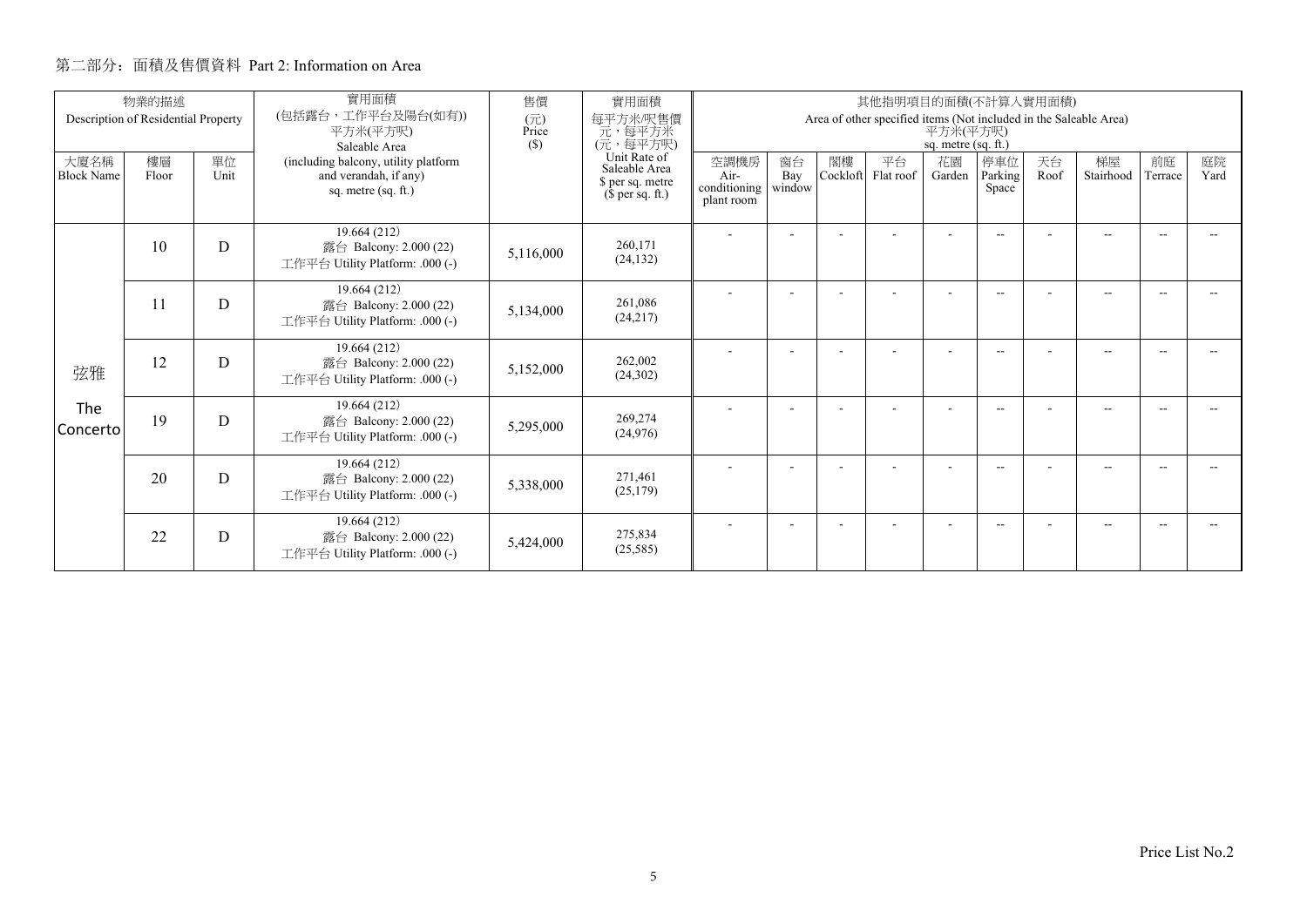|                           | 物業的描述<br>Description of Residential Property |            | 實用面積<br>(包括露台,工作平台及陽台(如有))                                                           | 售價<br>實用面積<br>每平方米/呎售價<br>(元) |                                                                                               |                                            |                     |                |                 |                          | 其他指明項目的面積(不計算入實用面積)<br>Area of other specified items (Not included in the Saleable Area) |            |                 |               |            |  |  |  |
|---------------------------|----------------------------------------------|------------|--------------------------------------------------------------------------------------|-------------------------------|-----------------------------------------------------------------------------------------------|--------------------------------------------|---------------------|----------------|-----------------|--------------------------|------------------------------------------------------------------------------------------|------------|-----------------|---------------|------------|--|--|--|
|                           |                                              |            | 平方米(平方呎)<br>Saleable Area                                                            | Price<br>(S)                  | 元, 每平方米<br>(元, 每平方呎)<br>Unit Rate of<br>Saleable Area<br>\$ per sq. metre<br>$$$ per sq. ft.) | 平方米(平方呎)<br>sq. metre (sq. ft.)            |                     |                |                 |                          |                                                                                          |            |                 |               |            |  |  |  |
| 大廈名稱<br><b>Block Name</b> | 樓層<br>Floor                                  | 單位<br>Unit | (including balcony, utility platform<br>and verandah, if any)<br>sq. metre (sq. ft.) |                               |                                                                                               | 空調機房<br>Air-<br>conditioning<br>plant room | 窗台<br>Bay<br>window | 閣樓<br>Cockloft | 平台<br>Flat roof | 花園<br>Garden             | 停車位<br>Parking<br>Space                                                                  | 天台<br>Roof | 梯屋<br>Stairhood | 前庭<br>Terrace | 庭院<br>Yard |  |  |  |
|                           | 10                                           | ${\bf E}$  | 19.889 (214)<br>露台 Balcony: 2.000 (22)<br>工作平台 Utility Platform: .000 (-)            | 4,856,000                     | 244,155<br>(22, 692)                                                                          |                                            |                     |                |                 |                          | $- -$                                                                                    |            | $- -$           | --            |            |  |  |  |
|                           | 11                                           | ${\bf E}$  | 19.889 (214)<br>露台 Balcony: 2.000 (22)<br>工作平台 Utility Platform: .000 (-)            | 4,896,000                     | 246,166<br>(22, 879)                                                                          |                                            |                     |                |                 |                          | $\overline{\phantom{a}}$                                                                 |            | $-$             |               |            |  |  |  |
| 弦雅                        | 12                                           | E          | 19.889 (214)<br>露台 Balcony: 2.000 (22)<br>工作平台 Utility Platform: .000 (-)            | 4,925,000                     | 247.624<br>(23,014)                                                                           |                                            |                     |                |                 | $\overline{\phantom{a}}$ | $\overline{\phantom{a}}$                                                                 |            | $- -$           | --            |            |  |  |  |
| The<br>Concerto           | 20                                           | ${\bf E}$  | 19.889 (214)<br>露台 Balcony: 2.000 (22)<br>工作平台 Utility Platform: .000 (-)            | 5,219,000                     | 262,406<br>(24, 388)                                                                          |                                            |                     |                |                 |                          | $- -$                                                                                    |            | $-$             |               |            |  |  |  |
|                           | 21                                           | E          | 19.889 (214)<br>露台 Balcony: 2.000 (22)<br>工作平台 Utility Platform: .000 (-)            | 5,251,000                     | 264,015<br>(24, 537)                                                                          |                                            |                     |                |                 | $\overline{\phantom{a}}$ | $\overline{\phantom{a}}$                                                                 |            | $-$             |               |            |  |  |  |
|                           | 23                                           | E          | 19.889 (214)<br>露台 Balcony: 2.000 (22)<br>工作平台 Utility Platform: .000 (-)            | 5,335,000                     | 268,239<br>(24,930)                                                                           |                                            |                     |                |                 |                          | $\overline{\phantom{a}}$                                                                 |            | $-$             |               |            |  |  |  |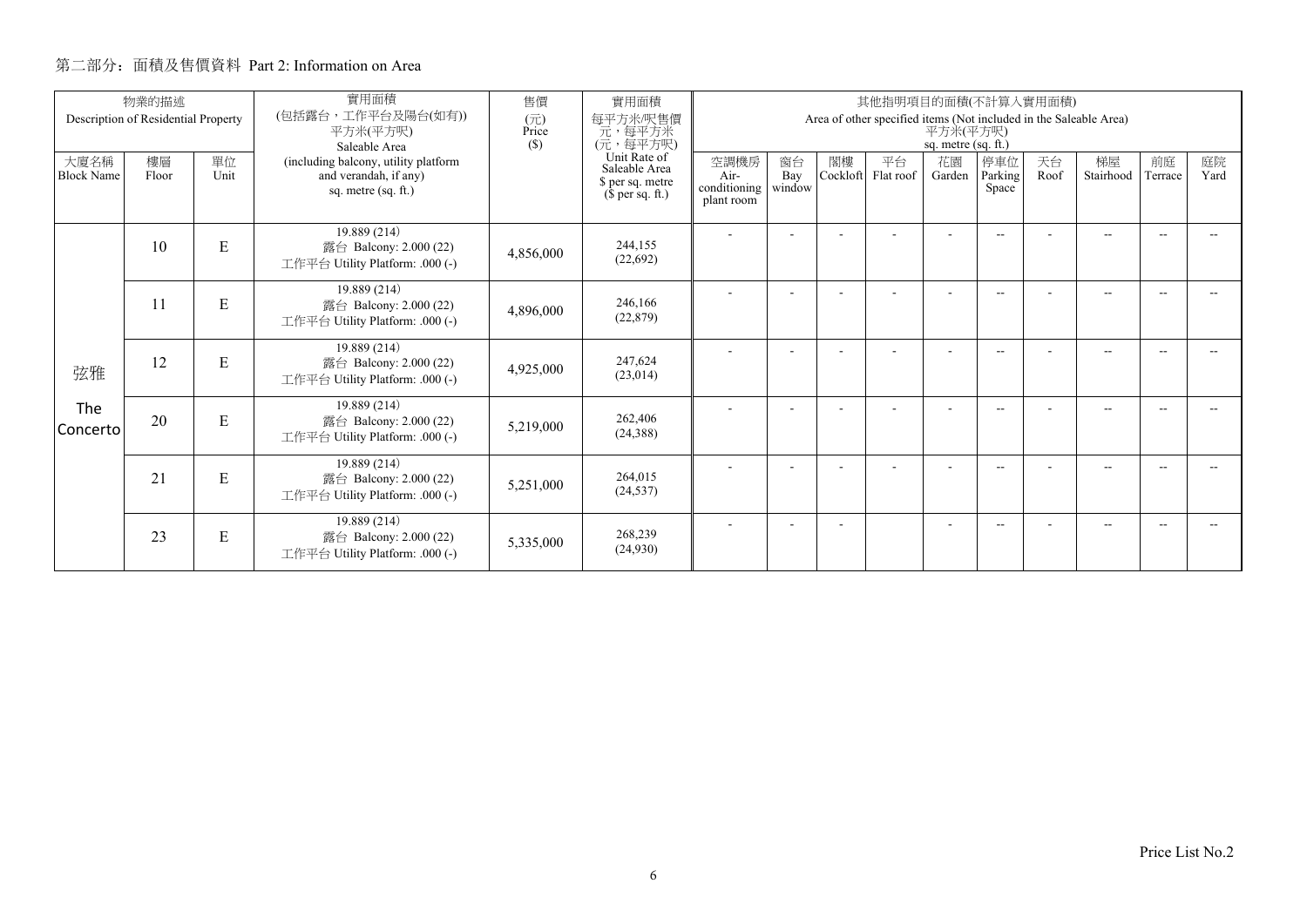## 第三部份:其他資料 Part 3: Other Information

- (1) 準買家應參閱發展項目的售樓說明書,以了解該項目的資料。 Prospective purchasers are advised to refer to the sales brochure for the Development for information on the Development.
- (2) 根據《一手住宅物業銷售條例》第 52(1)條及第 53(2)及(3)條, According to sections 52(1) and 53(2) and (3) of the Residential Properties (First-hand Sales) Ordinance, –

#### 第 52(1)條 / Section 52(1)

在某人就指明住宅物業與擁有人訂立臨時買賣合約時,該人須向擁有人支付售價的 5% 的臨時訂金。 A preliminary deposit of 5% of the purchase price is payable by a person to the owner on entering into a preliminary agreement for sale and purchase in respect of the specified residential property with the owner.

如某人於某日期訂立臨時買賣合約,並於該日期後的 5 個工作日內,就有關住宅物業簽立買賣合約,則擁有人必須在該日期後的 8 個工作日內,簽立該買賣合約。 If a person executes an agreement for sale and purchase in respect of the residential property within 5 working days after the date on which the person enters into the preliminary agreement for sale and purchase, the owner agreement for sale and purchase within 8 working days after that date.

如某人於某日期訂立臨時買賣合約時,但沒有於該日期後的 5 個工作日内,就有關住宅物業簽立買賣合約,則 –(i) 該臨時合約即告終止;(ii) 有關的臨時訂金即予沒收;及 (iii) 擁有人不得就該人沒有簽立買賣合約而針 對該人提出進一步申索。

#### 第 53(2)條 / Section 53(2)

If a person does not execute an agreement for sale and purchase in respect of the residential property within 5 working days after the date on which the person enters into the preliminary agreement for sale and purchase- ( agreement is terminated; (ii) the preliminary deposit is forfeited; and (iii) the owner does not have any further claim against the person for the failure.

註: 於本第4段内,「售價」指本價單第二部份表中所列之價目,而「成交金額」指臨時買賣合約及買賣合約所載之價目(即售價經計算相關支付條款及適用折扣後之價錢)。因應相關支付條款及適用折扣按售價計算得出之 價目,皆向下捨入計至百位數作為成交金額。

#### 第 53(3)條 / Section 53(3)

Note: In this paragraph 4, "Price" means the price set out in the schedule in Part 2 of this price list, and "Transaction Price" means the purchase price set out in the Preliminary Agreement for Sale and Purchase and Agree Purchase, i.e. the purchase price after applying the relevant terms of payment and applicable discount(s) on the Price. The price obtained after applying the relevant terms of payment and applicable discounts on the Price to the nearest hundred dollars to determine the Transaction Price.

買方於簽署臨時買賣合約時須繳付相等於成交金額之 5% 作為臨時訂金 (「臨時訂金」)。臨時訂金之其中港幣\$100,000 須以銀行本票繳付,抬頭請寫「貝克・麥堅時律師事務所」或"Baker & McKenzie"。請另備支票以 補足臨時訂金之餘額,抬頭請寫「貝克‧麥堅時律師事務所」或 "Baker & McKenzie"。

Upon signing of the preliminary agreement for sale and purchase, the Purchaser shall pay the preliminary deposit equivalent to 5% of the Transaction Price ("Preliminary Deposit"). A cashier order of HK\$100,000 being part o Deposit shall be made payable to "Baker & McKenzie" or 「貝克·麥堅時律師事務所」. Please prepare a cheque payable to "Baker & McKenzie" or 「貝克·麥堅時律師事務所」to pay the balance of the Preliminary Deposit.

(3) 實用面積及屬該住宅物業其他指明項目的面積是按《一手住宅物業銷售條例》第 8 條及附表二第 2 部的計算得出的。

The saleable area and area of other specified items of the residential property are calculated in accordance with section 8 and Part 2 of Schedule 2 to the Residential Properties (First-hand Sales) Ordinance.

#### (4)(i) 支付條款 **Terms of Payment**

#### 付款辦法 **Payment Methods**

- (A) 120 天付款計劃 120-day Payment Plan (照售價減 5%) (5% discount from the Price)
- (1) 買方須於簽署臨時買賣合約 (「臨時合約」) 時繳付相等於成交金額 5%作為臨時訂金。買方須於簽署臨時合約後 <sup>5</sup> 個工作日內簽署正式買賣合約(「正式合約」)。 The Purchaser shall pay the preliminary deposit equivalent to 5% of the Transaction Price upon signing of the preliminary agreement for sale and purchase ("PASP"). The formal agreement for sale & purchase ("ASP") shall be by the Purchaser within 5 working days after signing of the PASP.
- (2) 成交金額 3%即加付訂金於買方簽署臨時買賣合約後 60 天內繳付。 3% of Transaction Price being further deposit shall be paid within 60 days after signing of the preliminary agreement for sale and purchase.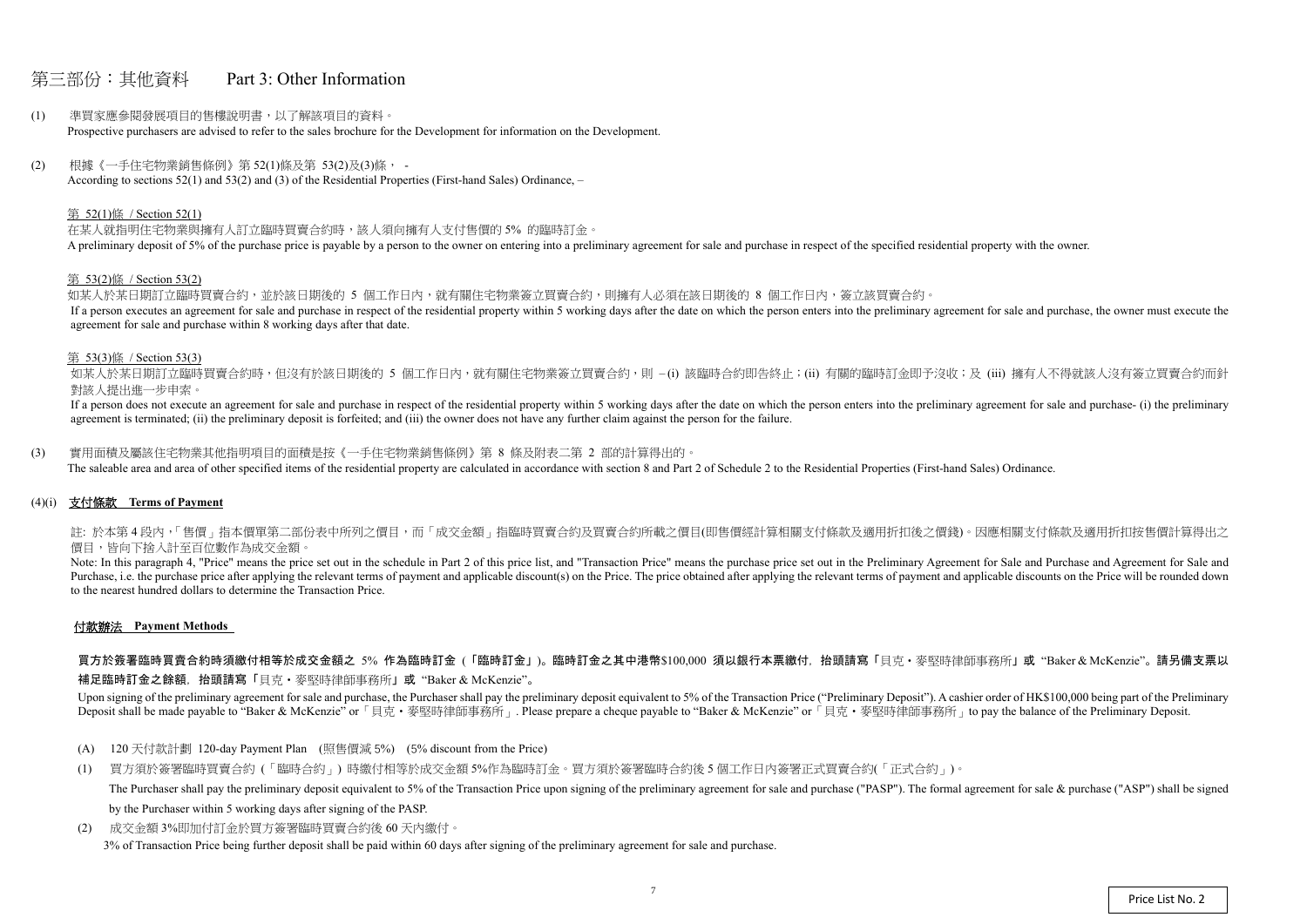$(2)$ 成交金額 3%即加付訂金於買方簽署臨時買賣合約後 <sup>60</sup> 天內繳付。

3% of Transaction Price being further deposit shall be paid within 60 days after signing of the preliminary agreement for sale and purchase.

- (3) 成交金額 92%即成交金額餘款於買方簽署臨時合約後 120 天內繳付或於賣方向買方發出書面通知書可將發展項目內的住宅物業之業權有效地轉讓予買方的日期後的 14 日內繳付,以較早者為準 92% of Transaction Price being balance of Transaction Price shall be paid within 120 days after signing of the preliminary agreement for sale and purchase or within 14 days after the date of written notification to the Pur the Vendor is in a position validly to assign the residential property in the Development to the Purchaser, whichever is earlier.
- (B) 120 天按揭付款計劃 120-day Mortgage Payment Plan (照售價減 1%) (1% discount from the Price)
- (1) 買方須於簽署臨時買賣合約 (「臨時合約」) 時繳付相等於成交金額 5%作為臨時訂金。買方須於簽署臨時合約後 <sup>5</sup> 個工作日內簽署正式買賣合約(「正式合約」)。 The Purchaser shall pay the preliminary deposit equivalent to 5% of the Transaction Price upon signing of the preliminary agreement for sale and purchase ("PASP"). The formal agreement for sale & purchase ("ASP") shall be

by the Purchaser within 5 working days after signing of the PASP.

- $(C)$ 建築期付款計劃 Stage Payment Plan (照售價減 <sup>3</sup>%) (3% discount from the Price)
- (1) 買方須於簽署臨時買賣合約 (「臨時合約」) 時繳付相等於成交金額 5%作為臨時訂金。買方須於簽署臨時合約後 <sup>5</sup> 個工作日內簽署正式買賣合約(「正式合約」)。 The Purchaser shall pay the preliminary deposit equivalent to 5% of the Transaction Price upon signing of the preliminary agreement for sale and purchase ("PASP"). The formal agreement for sale & purchase ("ASP") shall be by the Purchaser within 5 working days after signing of the PASP.
- (2) 成交金額 3%即加付訂金於買方簽署臨時買賣合約後 60 天內繳付。

(3) 成交金額 92%即成交金額餘款於買方簽署臨時合約後 <sup>120</sup> 天內繳付或於賣方向買方發出書面通知書可將發展項目內的住宅物業之業權有效地轉讓予買方的日期後的 <sup>14</sup> 日內繳付,以較早者為準。 92% of Transaction Price being balance of Transaction Price shall be paid within 120 days after signing of the preliminary agreement for sale and purchase or within 14 days after the date of written notification to the Pur the Vendor is in a position validly to assign the residential property in the Development to the Purchaser, whichever is earlier.買方可向發展商指定之財務機構申請「第一按揭貸款」。詳情請參閱第(4)(iii)(a)段。

The Purchaser may apply the "First Mortgage Loan" from the Vendor's designated financing company. Please refer to paragraph (4)(iii)(a) for details.

3% of Transaction Price being further deposit shall be paid within 60 days after signing of the preliminary agreement for sale and purchase.

(3) 成交金額 92%即成交金額餘款於賣方向買方發出書面通知書可將發展項目內的住宅物業之業權有效地轉讓予買方的日期後的 <sup>14</sup> 日內繳付。 92% of Transaction Price being balance of Transaction Price shall be paid within 14 days after the date of written notification to the Purchaser that the Vendor is in a position validly to assign the residential property i to the Purchaser.

## (4)(ii) 售價獲得折扣的基礎 **The basis on which any discount on the Price is available**

- (a) 請參閱第(4)(i)段。 Please refer to paragraph (4)(i).
- (b) 「置業有禮」特別折扣 "Home Purchase" Special Discount: 買方可獲額外 3%售價折扣優惠作為「置業有禮」特別折扣。 An extra 3% discount from the Price would be offered to the Purchasers as the "Home Purchase" Special Discount.
- (c) 「印花稅津貼」優惠 "Subsidy of Stamp Duty" Benefit: 買方可獲額外 6%售價折扣優惠作為「印花稅津貼」優惠。 An extra 6% discount from the Price would be offered to the Purchasers as "Subsidy of Stamp Duty" Benefit.
- (d) 聖誕限時折扣 Christmas Limited Time Discount: 凡於 2020 年 12 月 31 日當日或之前簽署臨時買賣合約,買方可獲額外 1%售價折扣優惠。 Where the preliminary agreement for sale and purchase is signed on or before 31 December 2020, an extra 1% discount from the Price would be offered to the Purchasers.
- (4)(iii) 可就購買該項目中的指明住宅物業而連帶獲得的任何贈品、財務優惠或利益 **Any gift, or any financial advantage or benefit, to be made available in connection with the purchase of a specified residential property in the Development**

#### 第一按揭貸款 First Mortgage Loan

(a) 備用第一按揭貸款(「第一按揭貸款」) Standby First Mortgage Loan ("First Mortgage Loan") (此優惠只適用於選擇(B)120 天按揭付款計劃) This benefit is only applicable to Purchasers who choose (B) 120-day Mortgage Payment Plan.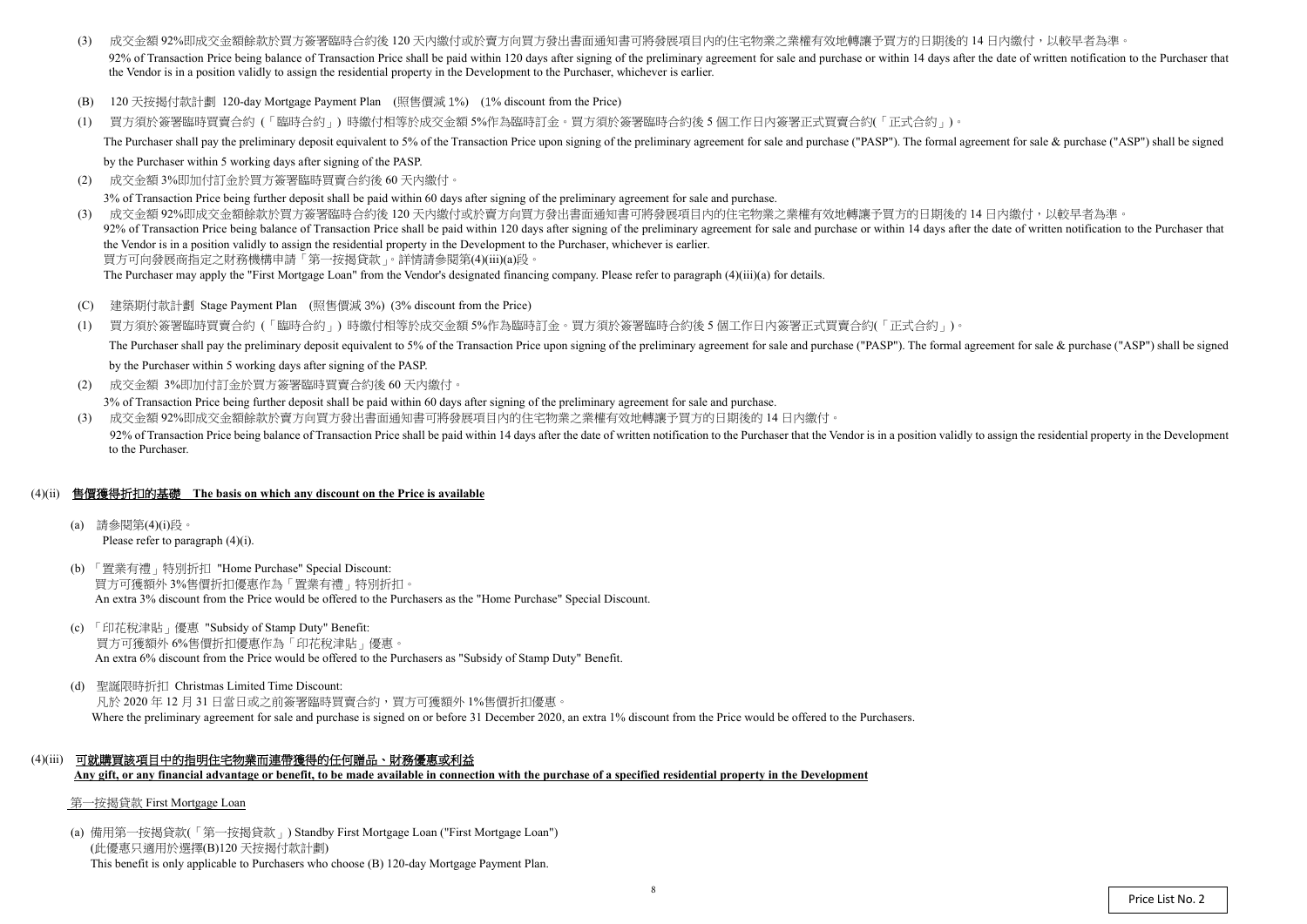(b) 買方可向賣方指定財務機構申請第一按揭貸款。主要條款如下:

The Purchaser can apply the First Mortgage Loan from the Vendor's designated financing company. Key terms are as follows:

- (i)) 買方必須於買賣合約內訂明的付清成交金額餘額之日或發展項目的預計關鍵日期(以較早者為準)前最少 60 日以書面向指定財務機構申請第一按揭貸款。<br>The Purchaser shall make a written application to the designated financing company for a First Mortgage Loan in not less than 60 days before the da The Purchaser shall make a written application to the designated financing company for a First Mortgage Loan in not less than 60 days before the date of settlement of the balance of the Transaction Price as specified in the Agreement for Sale and Purchase or the estimated material date for the Development (whichever is earlier).
- (ii)第一按揭貸款以住宅物業之第一法定按揭作抵押。
- The First Mortgage Loan shall be secured by a first legal mortgage over the residential property.
- $(iii)$ 第一按揭貸款之提款日必須為該住宅物業付清成交金額當日,並在任何情況下不得遲於 <sup>2021</sup> <sup>年</sup><sup>7</sup> <sup>月</sup> <sup>31</sup>日。
- The date of drawdown of the First Mortgage Loan must be the date of the full payment of the Transaction Price of the relevant residential property and in any event not later than 31 July 2021. (iv)香港永久性居民和香港非永久性居民的第一按揭貸款金額最高分別為成交金額的 70%<sup>和</sup> 60%。
- The maximum amount of First Mortgage Loan for Hong Kong permanent residents and non-Hong Kong permanent residents are 70% and 60% of the Transaction Price respectively.<br>第一位担合教会员每个投提现这些生产的规模建立的一具原子的一个 (v)
- ) 第一按揭貸款首兩年之按揭利率為指定財務機構不時報價之最優惠利率(P)減年息 2% (P-2%) (於本價單印製日期 P 為 5.5%)計算,其後之按揭利率為指定財務機構不時報價之最優惠利率(P)加年息 0.75% (P+0.75%),<br>利率浮動。 最终按規利率以指定財務機構案批結果而定。 景優東利率選用指定財務機構之報價。 利率浮動。最終按揭利率以指定財務機構審批結果而定。最優惠利率選用指定財務機構之報價。Interest rate of First Mortgage Loan for the first two years shall be at the Prime Rate (P) quoted by the designated financing company from time to time minus 2% per annum (P-2%) (P as at the date of this price list is 5.5 thereafter at the Prime Rate (P) designated by the designated financing company from time to time plus 0.75% per annum (P+0.75%), subject to fluctuation. The final interest rate is subject to the approval of the designated company. Prime Rate is quoted by the designated financing company.
- (vi) 第一按揭貸款年期最長為 <sup>25</sup> 年。
- The maximum tenor of First Mortgage Loan shall be 25 years.
- (vii) 第一按揭貸款首兩年只需償還利息,不需償還本金,第三年開始需要償還本金及利息。Only interest payment of the First Mortgage Loan is required and no repayment of the principal of the First Mortgage Loan is required for the first 2 years. The monthly instalment and interest shall be accrued starting fro third year.
- (viii) 買方及其擔保人(如有)須提供足夠文件證明其還款能力,包括但不限於在指定財務機構要求下提供信貸報告、收入證明及/或銀行紀錄。The Purchaser and his/her/its guarantor (if any) shall provide sufficient documents to prove his/her/its repayment ability, including without limitation the provision of credit report, income proof and/or banking record up by the designated financing company.
- $(ix)$  第一按揭貸款申請須由指定財務機構獨立審批。The First Mortgage Loan shall be approved by the designated financing company independently.
- $(x)$ 所有第一按揭貸款法律文件須由賣方或該指定財務公司指定之律師行辦理,並由買方負責有關律師費用及雜費。買方可選擇另行自聘律師作為買方代表律師,在此情況下,買方亦須負責其代表律師有關第一按 揭貸款的律師費用及雜費。

All legal documents of the First Mortgage Loan shall be prepared and handled by the solicitors designated by the Vendor or the designated financing company. The Purchaser can choose to instruct his/her/its own solicitors t for him/her/it, and in such event, the Purchaser shall also bear his/her/its own solicitors' costs and disbursements relating to the First Mortgage Loan.

 $(x_i)$ 買方敬請向指定財務機構查詢有關第一按揭貸款用途及詳情。第一按揭貸款批出與否及其條款,指定財務機構有最終決定權。不論第一按揭貸款獲批與否,買方仍須按買賣合約完成住宅物業的交易及繳付住宅 物業的成交金額全數。

 $(xii)$  第一按揭貸款受其他條款及細則約束。The First Mortgage Loan is subject to other terms and conditions.

(d) 賣方沒有參與及提供第一按揭貸款。第一按揭貸款只是由指定財務機構提供予買方。而無論在任何情況下,賣方無須因第一按揭貸款所引發的任何事情負上任何責任。 The Vendor is not involved in the arrangement of the First Mortgage Loan. The arrangement of the First Mortgage Loan is provided or procured to the Purchaser by the designated financing company and in no circumstances shal Vendor be held liable for anything arising from or in connection with the arrangement of the First Mortgage Loan.

 The Purchaser is advised to enquire with the designated financing company about the purpose and the details of the First Mortgage Loan. The approval or disapproval of the First Mortgage Loan and the terms thereof are subject to the final decision of the designated financing company. Irrespective of whether the First Mortgage Loan is granted or not, the Purchaser shall complete the purchase of the residential property and shall pay the full Tra Price of the residential property in accordance with the Agreement for Sale and Purchase.

(c) 賣方無給予或視之為已給予任何就第一按揭貸款之批核的陳述或保證。

No representation or warranty is <sup>g</sup>iven or shall be deemed to have been given by the Vendor as to the approval of the First Mortgage Loan.

## (4)(iv) 誰人負責支付買賣該項目中的指明住宅物業的有關律師費及印花稅

**Who is liable to pay the solicitors' fees and stamp duty in connection with the sale and purchase of a specified residential property in the Development** 

1. 買賣雙方各自負責其代表律師擬備、完成及登記所有有關買賣法律文件的律師費和支出。

Each party shall bear and pay its own legal costs and disbursements for the preparation, completion and registration of all legal documents in relation to the purchase.

2. 買方須支付一概有關臨時買賣合約、買賣合約及轉讓契之印花稅(包括但不限於任何買方提名書或轉售的印花稅、任何從價印花稅、額外印花稅、買家印花稅及任何與過期繳付任何印花稅的有關罰款、利息及附加費